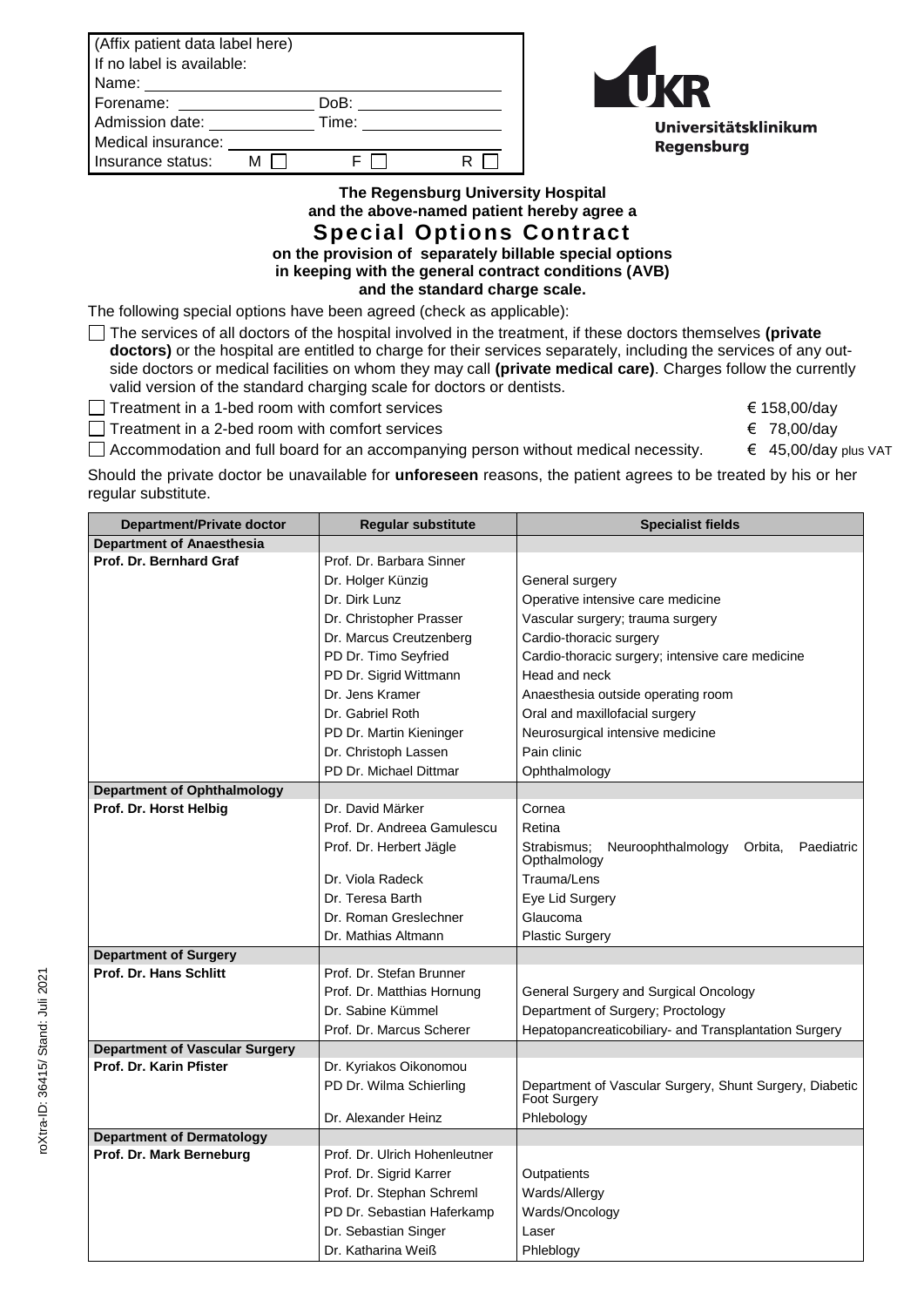| Department/Private doctor                                            | <b>Regular substitute</b>                                                    | <b>Specialist fields</b>                                            |
|----------------------------------------------------------------------|------------------------------------------------------------------------------|---------------------------------------------------------------------|
| Ear, Nose, and Throat Department                                     |                                                                              |                                                                     |
| Prof. Dr. Christopher Bohr                                           | Prof. Dr. Thomas Kühnel                                                      | Otorhinolaryngology                                                 |
|                                                                      | Prof. Dr. Peter Kummer                                                       | Phoniatrics and Pediatric Audiology                                 |
| <b>Department of Cardio-thoracic Surgery</b>                         |                                                                              |                                                                     |
| Prof. Dr. Christof Schmid                                            | Prof. Dr. Michael Hilker                                                     |                                                                     |
|                                                                      | Dr. Leopold Rupprecht                                                        | Aortic surgery; valve surgery                                       |
|                                                                      | Dr. Andreas Keyser                                                           | Pacemaker/ICD Implantation                                          |
|                                                                      | Prof. Dr. Stephan Hirt                                                       | Heart transplants, VAD programme                                    |
| <b>Department of Thoracic Surgery</b>                                |                                                                              |                                                                     |
| Prof. Dr. Hans-Stefan Hofmann                                        | Dr. Reiner Neu                                                               |                                                                     |
| <b>Department of Internal Medicine I</b>                             |                                                                              |                                                                     |
| Prof. Dr. Martina Müller-Schilling                                   | PD Dr. Arne Kandulski                                                        | Oncology, Crohn's Disease, Ulcerative Colitis                       |
|                                                                      | Dr. Melanie Kandulski                                                        | Endocrinology                                                       |
|                                                                      | Prof. Dr. Martin Fleck                                                       | Rheumatology                                                        |
|                                                                      | Dr. Stephan Schmid                                                           | Intensive care, Emergency Medicine                                  |
|                                                                      | Dr. Alexander Mehrl                                                          | Infectiology, Ward 14                                               |
|                                                                      |                                                                              |                                                                     |
|                                                                      | PD Dr. Kilian Weigand                                                        | Hepatology, Ward 15                                                 |
|                                                                      | Dr. Lukas Moleda                                                             | <b>Medical Ultrasonics</b>                                          |
|                                                                      | Dr. Ina Zuber-Jerger                                                         | Endoscopy                                                           |
| <b>Department of Internal Medicine II</b>                            |                                                                              |                                                                     |
| Prof. Dr. Lars S. Maier                                              | Prof. Dr. Bernhard Unsöld                                                    | Cardiology                                                          |
|                                                                      | PD Dr. Thomas Müller                                                         | Intensive-care medicine                                             |
|                                                                      | PD Dr. Can Martin Sag                                                        | Emergency department                                                |
|                                                                      | Dr. Ekrem Ücer                                                               | Rhythmology                                                         |
|                                                                      | Prof. Dr. Michael Arzt                                                       | Sleep medicine                                                      |
|                                                                      | Prof. Dr. Samuel Sossalla                                                    | Interventional cardiology                                           |
|                                                                      | Prof. Dr. Christian Schulz                                                   | Pneumology                                                          |
|                                                                      | PD Dr. Kurt Debl                                                             | Structural heart disease                                            |
| <b>Department of Nephrology</b>                                      |                                                                              |                                                                     |
| <b>Prof. Dr. Bernhard Banas</b>                                      | PD Dr. Tobias Bergler                                                        | Dialysis and intensive-care medicine                                |
|                                                                      | PD Dr. Daniel Zecher                                                         | Nephrological ward                                                  |
|                                                                      |                                                                              |                                                                     |
|                                                                      | Dr. Yvonne Ehrl                                                              | Outpatients                                                         |
|                                                                      | Prof. Dr. Matthias Mack                                                      | Nephrological consultations                                         |
| <b>Department of Psychosomatic Medicine</b><br>Prof. Dr. Thomas Loew |                                                                              |                                                                     |
| <b>Department of Internal Medicine III</b>                           | Dr. Alexandra Lange                                                          |                                                                     |
| Prof. Dr. Wolfgang Herr                                              | Prof. Dr. Matthias Edinger                                                   | Stem cell transplantation                                           |
|                                                                      |                                                                              | Haematological intensive care                                       |
|                                                                      | Prof. Dr. Hendrik Poeck                                                      |                                                                     |
|                                                                      |                                                                              | Haematological ward                                                 |
|                                                                      | PD Dr. Matthias Grube                                                        | Oncological ward                                                    |
|                                                                      | Dr. Joachim Hahn                                                             | Oncological systemic therapy                                        |
|                                                                      | Prof. Dr. Peter Hau                                                          | Neuro-oncology                                                      |
|                                                                      | Dr. Martin Vogelhuber                                                        | Psychotherapy                                                       |
|                                                                      | Dr. Christina Hart                                                           | Psychosomatic primary care                                          |
|                                                                      | Dr. Michael Rechenmacher                                                     | Palliative medicine                                                 |
| <b>Department of Paediatrics and Juvenile Medicine</b>               |                                                                              |                                                                     |
| Prof. Dr. Michael Melter                                             | Dr. Birgit Knoppke                                                           | Paediatrics; paediatric gastroenterology and hepa-                  |
|                                                                      |                                                                              | tology                                                              |
|                                                                      | Dr. Jürgen Kunkel                                                            | Paediatric Intensive care and emergency medicine                    |
|                                                                      | Dr. Dirk Grothues                                                            | Paediatric sonography                                               |
|                                                                      | Department of Paediatric Haematology, Oncology and Stem-cell Transplantation | Paediatric Stem Cell Transplantation                                |
| Prof. Dr. Selim Corbacioglu                                          | PD Dr. Jürgen Föll                                                           |                                                                     |
|                                                                      | PD Dr. Anja Tröger                                                           | Paediatric Oncological Inpatient                                    |
|                                                                      | Dr. Marcus Jakob                                                             | Paediatric Oncological Outpatient, Paediatric Immu-<br>nodeficiency |
|                                                                      |                                                                              | Paediatric Oncological Outpatient, Paediatric Hemo-                 |
|                                                                      | Dr. Sonja Kramer                                                             | staseology Outpatient                                               |
|                                                                      | Dr. Katharina Kleinschmidt                                                   | Paediatric Oncological Outpatient, Paediatric Immu-                 |
|                                                                      |                                                                              | nodificiency, Paediatric Hemostaseology Outpatient,                 |
|                                                                      |                                                                              | Paediatric Stem Cell Transplantation Outpatient                     |
| Department of Cranio- and Maxillo-facial Surgery                     |                                                                              |                                                                     |
| Prof. Dr. Dr. Torsten E. Reichert                                    | Dr. Dr. Johannes Meier                                                       |                                                                     |
|                                                                      | Prof. Dr. Dr. Tobias Ettl                                                    | Reconstructive surgery                                              |
|                                                                      | Dr. Waltraud Waiss                                                           | Dysgnathia-surgery                                                  |
|                                                                      | Dr. Dr. Josef-Maximilian Gottsauner                                          | Dental X-ray department, Digital OMF surgery                        |
|                                                                      | Dr. Isabel Schneider                                                         | Implantology, Dental surgery                                        |
|                                                                      | Dr. Carina Walch                                                             | Preprosthetic surgery                                               |
| <b>Department of Neurosurgery</b>                                    |                                                                              |                                                                     |
| Prof. Dr. Nils Ole Schmidt                                           | Dr. Christian Ott                                                            | Tumor and Paediatric neurosurgery                                   |
|                                                                      | Dr. Sylvia Bele                                                              | Neurosurgical Intensive care medicine                               |
|                                                                      | Dr. Christian Doenitz                                                        | Spinal surgery                                                      |
|                                                                      | Dr. Monika Friedrich                                                         | Paediatric neurosurgery                                             |
|                                                                      |                                                                              |                                                                     |
|                                                                      | Dr. Petra Schödel                                                            | Electrophysiology; neurology                                        |
|                                                                      | Prof. Dr. Karl-Michael Schebesch                                             | Tumor and vascular surgery                                          |
|                                                                      | Prof. Dr. Jürgen Schlaier                                                    | Funktional neurosurgery; pain therapy                               |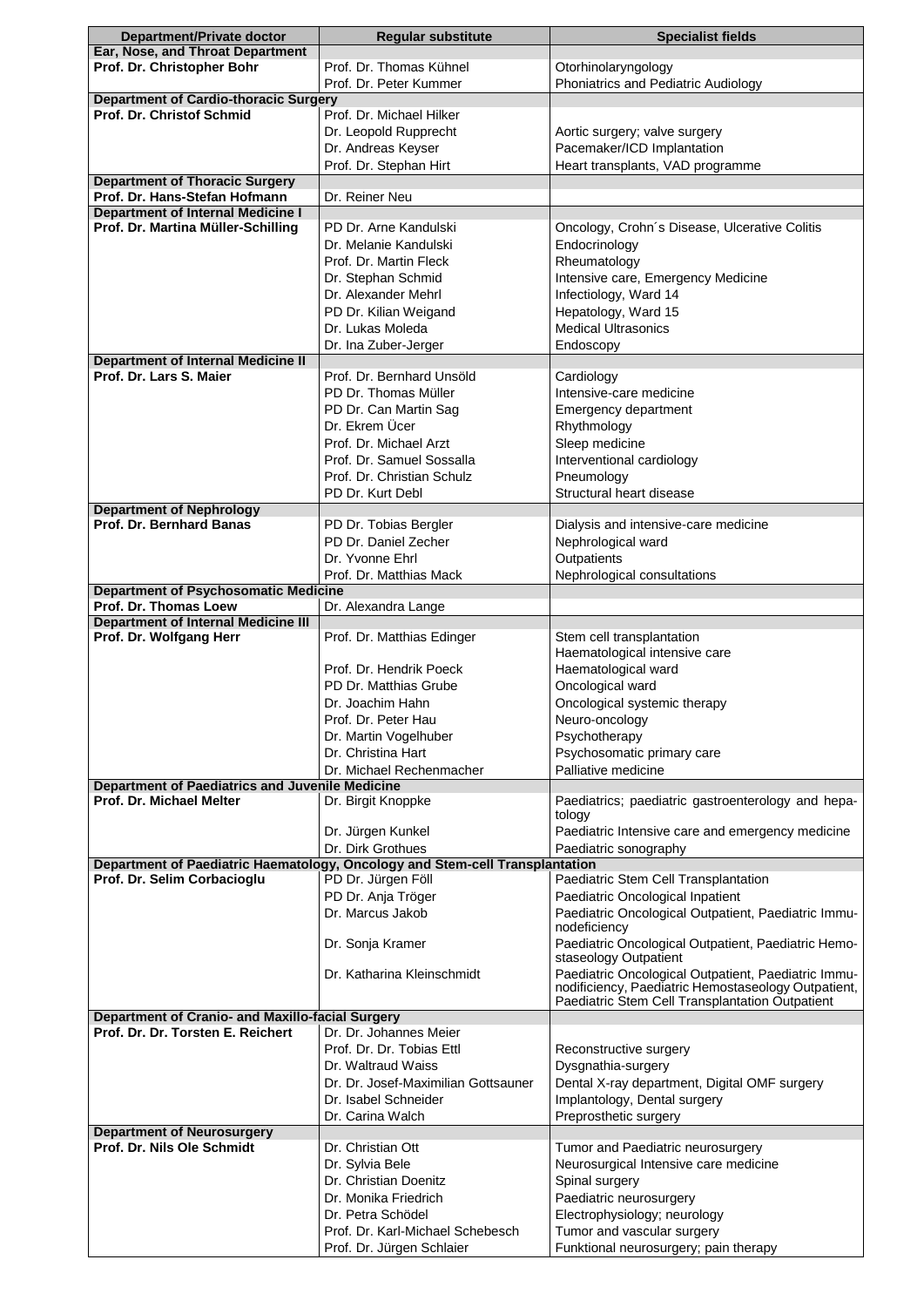| Department/Private doctor                                                  | <b>Regular substitute</b>                                                   | <b>Specialist fields</b>                                                                      |
|----------------------------------------------------------------------------|-----------------------------------------------------------------------------|-----------------------------------------------------------------------------------------------|
| <b>Department of Neuropathology</b>                                        |                                                                             |                                                                                               |
| Prof. Dr. Markus Riemenschneider                                           | Dr. Saida Zoubaa                                                            |                                                                                               |
| <b>Department of Neurology</b>                                             |                                                                             |                                                                                               |
| Prof. Dr. Ralf Linker                                                      | PD Dr. De-Hyung Lee                                                         |                                                                                               |
|                                                                            | Dr. Elisabeth Bumes                                                         | Neurooncology                                                                                 |
|                                                                            | Prof. Dr. Peter Hau                                                         | Center for brain tumors                                                                       |
|                                                                            | Dr. David Olmes<br>Prof. Dr. Felix Schlachetzki                             | Stroke unit<br>Stroke medicine                                                                |
| <b>Department of Radiotherapy</b>                                          |                                                                             |                                                                                               |
| Prof. Dr. Oliver Kölbl                                                     | Dr. Fabian Pohl                                                             |                                                                                               |
| <b>Department of Nuclear Medicine</b>                                      |                                                                             |                                                                                               |
| Prof. Dr. Dirk Hellwig                                                     | PD Dr. Jirka Grosse                                                         | Conventional nuclear medicine and therapy                                                     |
|                                                                            | <b>MUDr. Karin Menhart</b>                                                  | Conventional nuclear medicine PET/CT, special                                                 |
|                                                                            |                                                                             | treatments with radioactive substances, paediatric                                            |
| <b>Department of Trauma Surgery</b>                                        |                                                                             | nuclear medicine                                                                              |
| Prof. Dr. Dr. Volker Alt                                                   | PD Dr. Christian Pfeifer                                                    | Shoulder surgery                                                                              |
|                                                                            | Dr. Carsten Neumann                                                         | Spinal surgery                                                                                |
|                                                                            | Dr. Daniel Popp                                                             | Foot surgery, Polytrauma                                                                      |
|                                                                            | Dr. Borys Frankewycz                                                        | Interdisciplinary emergency care                                                              |
|                                                                            | Prof. Dr. Florian Baumann                                                   | Paediatric traumatology, Pelvic surgery                                                       |
|                                                                            | PD Dr. Markus Rupp                                                          | Septic surgery                                                                                |
|                                                                            | PD Dr. Maximilian Kerschbaum                                                | <b>Upper extremities</b>                                                                      |
| Department of Hand and Reconstructive Plastic Surgery                      |                                                                             |                                                                                               |
| Prof. Dr. Dr. Lukas Prantl                                                 | PD Dr. Sebastian Geis                                                       | Complex hand surgery                                                                          |
|                                                                            | Dr. Andreas Kehrer                                                          | Peripheral nerve surgery                                                                      |
|                                                                            | Dr. Robert Kemper<br>Dr. Christian Taeger                                   | Hand surgery<br>Complex surgical tissue micro reconstruction                                  |
|                                                                            | Dr. Norbert Heine                                                           | Extremity reconstruction                                                                      |
|                                                                            | Dr. Vanessa Brebant                                                         | <b>Breast surgery</b>                                                                         |
|                                                                            | Dr. Philipp Lamby                                                           | Outpatient hand surgery                                                                       |
|                                                                            | Dr. Silvan Klein                                                            | Wound and pressure sore                                                                       |
| Department of Clinical Chemistry and Laboratory Medicine                   |                                                                             |                                                                                               |
| Prof. Dr. Ralph Burkhardt                                                  | PD Dr. Susanne Heimerl                                                      |                                                                                               |
|                                                                            | Dr. Petra Lehn                                                              | Clinical Chemistry and Laboratory Medicine                                                    |
| <b>Department of Transfusion Medicine</b><br>Dr. Robert Offner (temporary) |                                                                             | <b>Transfusion Medicine</b>                                                                   |
|                                                                            | Department of Hospital Hygiene and Infectiology, Department of Infectiology |                                                                                               |
| Prof. Dr. Bernd Salzberger                                                 | Dr. Florian Hitzenbichler                                                   |                                                                                               |
| Department of Microbiology and Hygiene                                     |                                                                             |                                                                                               |
| Prof. Dr. Dr. André Gessner                                                | Prof. Dr. Barbara Schmidt                                                   | Virology                                                                                      |
|                                                                            | Prof. Dr. Wulf Schneider                                                    | Bacteriology                                                                                  |
| <b>Department of Radiology</b>                                             |                                                                             |                                                                                               |
| Prof. Dr. Christian Stroszczynski                                          | Prof. Dr. Peter Heiss                                                       |                                                                                               |
|                                                                            | Prof. Dr. Christina Wendl                                                   | Neuroradiological diagnostics and intervention:                                               |
|                                                                            |                                                                             | Neurosurgery; ENT; Ophthalmology; MCG (all pro-<br>CNS-diagnostics,<br>cedures),<br>emergency |
|                                                                            |                                                                             | (CT/MRI/angiography and intervention)                                                         |
|                                                                            | Prof. Dr. Okka Hamer                                                        | Cardiopulmonary diagnostics (CT, MRI, CT-based                                                |
|                                                                            |                                                                             | interventions)                                                                                |
|                                                                            | Prof. Dr. Michael Haimerl                                                   | CT or MRI including infant radiology                                                          |
|                                                                            | Prof. Dr. Ernst-Michael Jung                                                | Ultrasonic diagnostics und gynaecological radiol-<br>ogy; special procedures (all modalities) |
|                                                                            | Dr. Lukas Lürken                                                            | Abdominal radiology and centre for radiology and                                              |
|                                                                            |                                                                             | interventional oncology (all procedures)                                                      |
|                                                                            | Dr. Gregor Scharf                                                           | Vascular medicine and interventional radiology (all                                           |
|                                                                            |                                                                             | procedures)                                                                                   |
|                                                                            | Dr. Natascha Platz Batista da Silva                                         | Centre for Vascular Anomalies, center for paediat-<br>ric intervention, embolotherapy         |
|                                                                            | PD Dr. Andreas Schicho                                                      | Surgical x-ray including interventional procedures                                            |
|                                                                            | Dr. Ingo Einspieler                                                         | General radiology                                                                             |
|                                                                            | Dr. Simone Hammer                                                           | Mammography                                                                                   |
|                                                                            | PD Dr. Janine Rennert                                                       | Magnetic resonance imaging                                                                    |
|                                                                            | Dr. Barbara Greiner                                                         | Infant radiology                                                                              |
| Department of Operative Dentistry and Periodontology                       |                                                                             |                                                                                               |
| Prof. Dr. Wolfgang Buchalla                                                | Prof. Dr. Kerstin Galler                                                    |                                                                                               |
| <b>Department of Orthodontics</b>                                          |                                                                             |                                                                                               |
| Prof. Dr. Dr. Peter Proff                                                  | Dr. Anita Castro Laza                                                       |                                                                                               |
| <b>Department of Prosthetic Dentistry</b>                                  |                                                                             |                                                                                               |
| Prof. Dr. Gerhard Handel                                                   | Prof. Dr. Michael Behr                                                      |                                                                                               |

**The patient hereby agrees to all data necessary for billing purposes being passed to an external billing agency.**